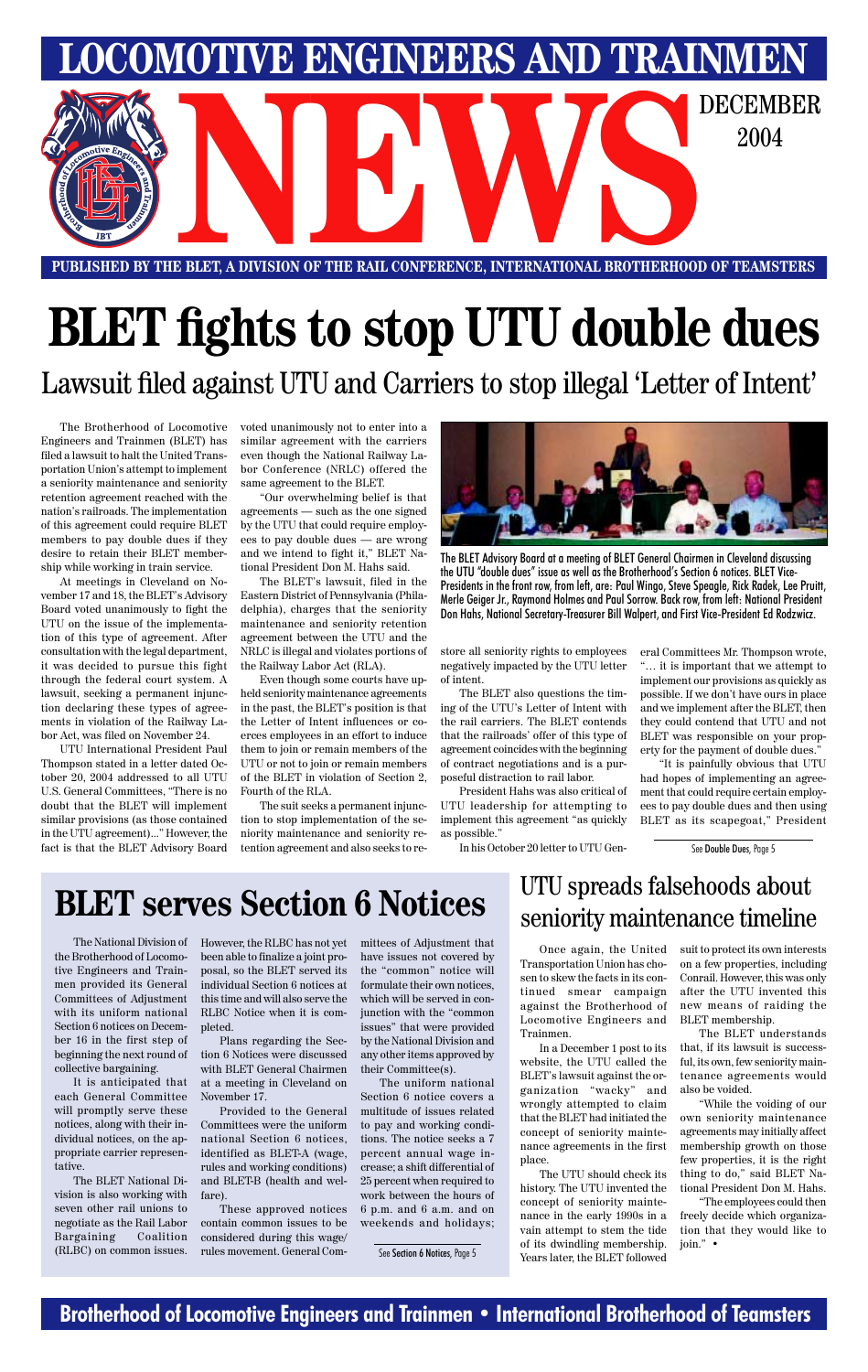## **BLET NEWS**

### IN THE LINE OF DUTY **Kenneth V. Leonard**

Brother Kenneth Leonard of BLET Division 5 (Los Angeles, Calif.) was killed in a head-on collision between two Union Pacific freight trains on

December 10. Brother Leonard joined the BLE on November 1, 1992.

Brother Leonard, 44, engineer of the eastbound train, was taken from the accident scene to a hospital where he died.

Four other crew members



were taken for medical treatment as a precaution for what were considered minor injuries.

Five locomotives and seven rail cars were derailed.

One train hauling 87 freight cars was en route from Los Angeles to Dallas, the other, with 35 cars, was heading west from Chicago to Los Angeles.

BLET National President Don M. Hahs ordered the flag over BLET headquarters in Cleveland, Ohio, to be flown at half-mast in honor of Brother Leonard and all other BLET members who lost their lives in the line of duty.

"On behalf of the men and women of the Brotherhood of Locomotive Engineers and Trainmen, I send my deepest condolences to Brother Leonard's family and friends," said President Hahs.

Brother Leonard's wake was held on December 17 and his funeral was on December 18.

He is the eighth member of the BLET to lose his life in the line of duty in 2004. The others are Mike Rogers, Jeff C. York, Anthony C. Rodella, Jeffrey S. Bohler, Dennis Vinson, Heath Pape and Glen A. "Skip" York II. •

from the government to avert a shut-<br>School, law enforcement services and Amtrak, the nation's financially troubled passenger railroad, must pay back a \$100 million loan it received down in 2002.

When a bomb threat forced almost 290 Amtrak passengers to disboard in Portage, Wisc., this summer, the community provided medical service, transportation to John Muir Elementary more. Some county officials say Amtrak

A high-speed rail network radiating from Chicago's Union Station through nine Midwestern states could carry 13.6 million passengers annually by 2025, according to a new report.

The Midwest Regional Rail System report released December 14 confirms the viability of a 3,000-mile rail network stretching through Iowa, Illinois, Indiana, Michigan, Minnesota, Missouri, Nebraska, Ohio and Wisconsin, said Mark Wandro, Iowa's transportation director.

Trains would travel at speeds of up to 110 m.p.h., cutting hours off trips between major cities.

The study, led by Transportation Economics & Management Systems Inc., a Frederick, Md.-based consulting firm, said significantly reduced travel times, increased frequency of service, improved reliability and connections to other forms of transportation would be a big draw to passengers.

*(From the Associated Press.)* •

### Study: High-speed rail could benefit Midwest

### Amtrak directed to repay \$100 million loan

A door marked "reserved" divides train No. 3269 on the North Jersey Coast Line into two commuting worlds.

Outside the door, on most of the train, haggard passengers stand in vestibules or cram against each other on uncomfortable seats, next to coffeespillers and cell-phone gabbers.

But on the other side of the door, in the tranquillity of the private car, riders often have two seats to themselves, even during rush hour. And these are like no other seats on NJ Transit trains. They are cushioned and contoured. Press a button and they recline. They have flip-down trays, just like on airplanes.

Commuters looking in from the outside often wondered about the people in the private car.

But the only thing that's exclusive about the reserved car of the Jersey Shore Commuters Club is that its members — about 30 these days — are willing to pay extra for a more relaxing trip.

The dues are \$1,400 a year per member, in addition to passengers' regular fares. Those dues cover the cost of the club's \$56,000 annual lease with NJ Transit for the car.

A couple of years ago, when the car was being rebuilt, the club members kicked in \$27,000 to cover the cost of

the customization.

*(The Newark Star-Ledger.)* •

### NJ Transit guarantees seats, quiet for \$1,400

Amtrak conductors have begun random checks of passengers' IDs as a precaution against terrorist attacks.

The onboard checks, which started at the beginning of November, are part of a broader program to improve security, Amtrak spokesman Cliff Black said.

"It is a ticket verification program, which is not intended to determine a person's identity but to make sure the person who's traveling with the ticket is the person whose name is on the ticket," Black said.

The checks have not resulted in any arrests, he said.

Amtrak also is requiring passengers to show identification when buying a ticket at ticket counters and to tag all luggage with the owner's address.

*(From the Associated Press.)* •

### Amtrak insists it owes nothing for emergency help during bomb scare

### Random ID checks begin on Amtrak trains

After deferring repayment for two years, lawmakers included language in the omnibus appropriations bill signed by President George W. Bush to make Amtrak clear the loan from its books over the next five years.

An Amtrak spokesman said the railroad was ready to repay the debt, Which was a key component of the financial rescue package spearheaded by the Transportation Department in the summer of 2002.

At the time, Amtrak had virtually run out of cash and had no leverage to borrow more from its banks because of its weak financial condition and heavy debt. Amtrak had threatened to start shutting down service unless it received help from the government.

The bailout triggered a process of tighter Transportation Department oversight of financial matters at Amtrak, which depends on annual federal subsidies to survive.

*(From Reuters.)* •

promised to give reimbursement but never came through.

"It's a lot like a contract," said Emergency Management Director Pat Beghin. "Amtrak didn't honor that contract."

County Board Chair Sue Martin sent a letter to Amtrak's chairman, David Laney, in October, requesting almost \$13,000 in compensation for various agencies and organizations.

*(The Portage Daily Register.)* •

### **PASSENGER RAIL NEWS BRIEFS**

### **Teamsters make bold proposals to overhaul national AFL-CIO**

The Teamsters General Executive Board endorsed a bold plan presented by General President James P. Hoffa to restructure the AFL-CIO to focus more resources on organizing. The plan would unite the broadest coalition of AFL-CIO affiliates at the same time as it would dramatically streamline the AFL-CIO so that greater resources could be focused on growing the labor movement. The Teamster Plan includes the following key elements:

• Streamline the national AFL-CIO by eliminating those functions that are duplicated by the affiliates or which are more appropriately done by the affiliates;

• Reduce the per capita tax by half for those unions that allocate a at least 10 percent of their national union dues revenue to organizing, and devote rebated resources to organizing in core industries;

• Create incentives to accelerate the merger process in order to create economies of scale and freeup more resources for organizing;

• Reform AFL-CIO jurisdictional dispute mechanisms to establish area standards in key industries and sectors to inhibit unions from growing their unions by undercutting contract standards established by other unions;

• Cut the size of the AFL-CIO Executive Committee and give it real governing authority so that the largest AFL-CIO affiliates, not the AFL-CIO leadership alone, are able to have a real impact on policy;

• Streamline AFL-CIO state and local field operations and structures by eliminating bureaucratic duplication of effort and resources between central and state bodies and the national AFL-CIO; and

• Develop a strategic political and organizing plan

for "swing states" to increase union membership and political influence in order to produce a pro-labor White House and Congress in future elections.

"Combined with other important proposals such as focusing our political efforts on building a movement for national health care and a workers right to union representation, expanding our efforts in new sectors and globally, developing stronger shop steward structures, and many others — we believe our restructuring proposals will allow us to build a more unified and more effective labor movement," Hoffa said. "We hope that these proposals will contribute to the process that will lead to a stronger labor movement as we head into the coming AFL-CIO Convention and we look forward to discussing them with our brothers' and sisters' throughout the movement in the weeks and months to come." •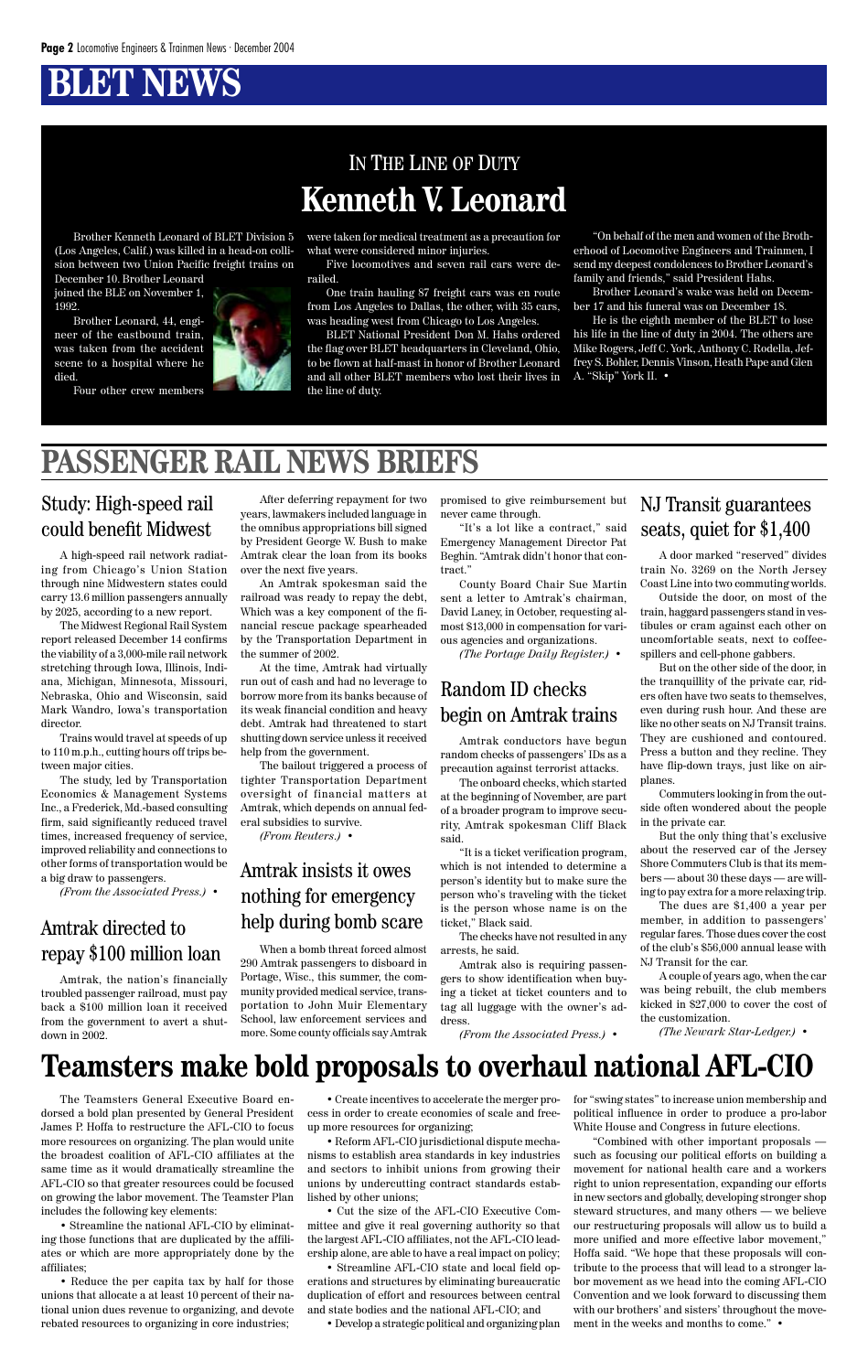# **BT NBW**

The Brotherhood of Locomotive Engineers and Trainmen, along with other rail labor unions belonging to the AFL-CIO's Transportation Trades Department, has been actively opposing a National Mediation Board proposal to impose fees on rail employees seeking arbitration services from the NMB



and, in certain cases, restrict payment to the neutral arbitrators appointed by the board.

This opposition has been joined by 126 members of the U.S. House of Representatives, who signed on to a letter opposing to the agency's plan. The changes would apply only to workers,

The Teamsters Rail Conference is continuing its "Safe Rails Secure America" campaign, which is designed to obtain firsthand information about the true condition of safety and security along our nation's railroads.

The data is still being collected and thus far has provided important information to arm the Rail Conference in addressing dangerous practices by the carriers and in communicating our concerns to the general public and federal authorities.

Members are encouraged to keep up the good work and continue submitting the Safe Rails Secure America forms (reproduced at right).

"These forms are providing valuable insight into the true state of safety and security," BLET National President Don Hahs said. "The security of America's railroad infrastructure — bridges, tunnels, tracks and rolling eqiupment — is of the utmost importance to our nation's citizens and our national economic well being. I ask that all BLET members continue using the Safe Rails Secure America forms to provide first hand information about unsecure conditions or suspicious activity on the railroad. With your help, we will make a difference."

If you are a BLET member, feel free to use this form and fill it out. After you fill it out, please return the form to your local chairman. •

| <b>TEAMSTERS</b><br>HAIL CONFERENCE<br>Location<br>Railroad<br>R<br>Subdivision<br>Department<br>т<br>Yard/Equipment<br>For the purposes of this survey "secure" is defined as<br>"accessible only to authorized personnel."<br>Was rail yard access secure today? $\Box Y \Box N$<br>. Was there a visible rail police presence in yard<br>today? $\Box Y \Box N$<br>Was equipment access secure today? TY<br>Was your train or equipment delayed or left unattended<br>for an extended period of time prior to or during your<br>tour of duty? □ Y □ N<br>If yes, were there hazardous materials on board?<br>⊓Y ⊓N | in yard, sidings, or along right-of-way?<br>$\Box$ y $\Box$ n<br>Eyes & Ears<br>Did you see any trespassers in the yard today?<br>$\Box$ y $\Box$ n<br>. How many hours did you work today? (Include time<br>on train waiting to be relieved)<br>Was there another certified engineer available to assist<br>or relieve you in case of emergency or hijacking?<br>$\Box$ y $\Box$ n<br>Was today a heightened terrorist alert day?<br>- IN<br><b>TY TN FDidn't Know</b><br>If yes, were there additional security personnel on<br>duty in the yard or on locomotive? TY TN |
|-----------------------------------------------------------------------------------------------------------------------------------------------------------------------------------------------------------------------------------------------------------------------------------------------------------------------------------------------------------------------------------------------------------------------------------------------------------------------------------------------------------------------------------------------------------------------------------------------------------------------|----------------------------------------------------------------------------------------------------------------------------------------------------------------------------------------------------------------------------------------------------------------------------------------------------------------------------------------------------------------------------------------------------------------------------------------------------------------------------------------------------------------------------------------------------------------------------|
| <b>Remote Control:</b><br>. Were remote control devices kept in secure area today?<br>Y ITIN<br>. Was the switching of rail equipment performed by remote<br>control locomotives in the vard today? $\Box Y \Box N$<br>. If yes, were those cars carrying hazardous materials?<br>$\Box$ y $\Box$ n<br>General:<br>• Can you secure the cab against unauthorized access while<br>$occuplied?$ $\Box Y$ $\Box N$ While unoccupied? $\Box Y$<br>. Is there a duress code or signal on board, other than the                                                                                                             | . Have you received specific training related to the monitoring<br>of nuclear waste shipments?<br>⊣Y<br>N<br>. If yes, do you feel it was adequate?<br>ПY.<br>$\Box$ N<br>· Is rail yard in close proximity to schools, government<br>buildings, densely populated areas or other likely terrorist<br>taroets? □Y □N<br>. Have you reported security concerns to a railroad supervisor?<br>ארד ∨ר<br>Feel free to add additional information related to security concerns.                                                                                                 |
| railroad radio, in case of terrorist emergency or hijacking?<br>TY FIN<br>· Have you received any, or additional, training related to ter-<br>rorism prevention and response in the last 12 months?<br>Υ.<br>TI N                                                                                                                                                                                                                                                                                                                                                                                                     | Please give this form to your local chairman. Thank you!                                                                                                                                                                                                                                                                                                                                                                                                                                                                                                                   |

# **'Safe Rails, Secure America' campaign rolls on**

Rail Conference members continue to submit security information on U.S. rail operations

### **Rail Labor opposes plan for National Mediation Board fees**

not to management. The NMB oversees labor-management relations in the rail and airline industries.

The NMB has no authority to establish or collect fees for arbitration cases. Nor does it have the authority to restrict payment to the neutral arbitrators in those cases. The Railway Labor Act states that the Federal Government, not the disputing parties, is responsible for the payment of arbitration services. Imposition of filing fees will discourage rail employees from pursuing grievances. Under the NMB's proposal, the fees for a claim, from initial docketing through arbitration, would be a minimum of \$75 and as high as \$350. Many claims are for contract violations where the employee involved suffers a financial loss that is less than the proposed filing fees; examples include loss of a day's pay, loss of overtime, or denial of skill differential or other special pay, travel pay or travel expenses. The

proposed fees would discourage the filing for arbitration over such claims.

"Rail workers owe a debt of gratitude to Representatives Jim Oberstar and Corrine Brown and 124 other lawmakers for opposing a plan that demonstrates how out of touch the NMB is on this issue," said Edward Wytkind, President of the Transportation Trades Dept., AFL-CIO. "With all the safety and security challenges facing the railroads, it is both illogical and dangerous to make it harder for front-line workers to speak up and hold management accountable."

Senators Arlen Specter, Tom Harkin, and Edward Kennedy, all senior

members of congressional panels overseeing the NMB, have also sent letters in opposition to this proposal.

In the recent Omnibus appropriations bill, Congress directed the NMB to hold hearings to, "examine any potential negative impact of the proposed fees." •

### Citing past, present aggression, Hoffa urges AFL-CIO to deny UTU request for reaffiliation

International Brotherhood of Teamsters General President James P. Hoffa recently wrote to AFL-CIO President John Sweeney on the behalf of the 1.4 million members of the Teamsters to convey his opposition to the United Transportation Union's request to reaffiliate with the AFL-CIO.

In the letter dated November 30, President Hoffa stated that the UTU's behavior prior to its disaffiliation several years ago makes it hard to believe that the organization will comply with the AFL-CIO Constitution if it is allowed to reaffiliate. Hoffa wrote that, "Based on its history of continued pursuit of raiding

activities in the face of Executive Council's orders, there is no reason to think so."

The UTU has a long history of attempting to raid the membership of the Brotherhood of Locomotive Engineers and Trainmen, which is contrary to the "basic trade union principles set forth in the AFL-CIO Constitution," according to President Hoffa. The UTU was twice found guilty of non-compliance with Article XX of the AFL-CIO Constitution and pulled out of the federation rather than comply with the AFL-CIO's rulings.

Hoffa goes on to reiterate that the UTU's contin-

ued actions against the BLET as a reason to disallow its reaffiliation. He also cites the AFL-CIO Constitution's provisions against putting out information that brings another affiliate into "public disrepute." Hoffa then quotes several stories that recently appeared on the UTU's website, which he said "unequivocally constitute a violation of the AFL-CIO Constitution."

A copy of President Hoffa's letter is available on the BLET website at:

h t t p : // w w w . b l e - t . o r g / p r / p d f / hoffaltr\_UTUreaffiliation.pdf •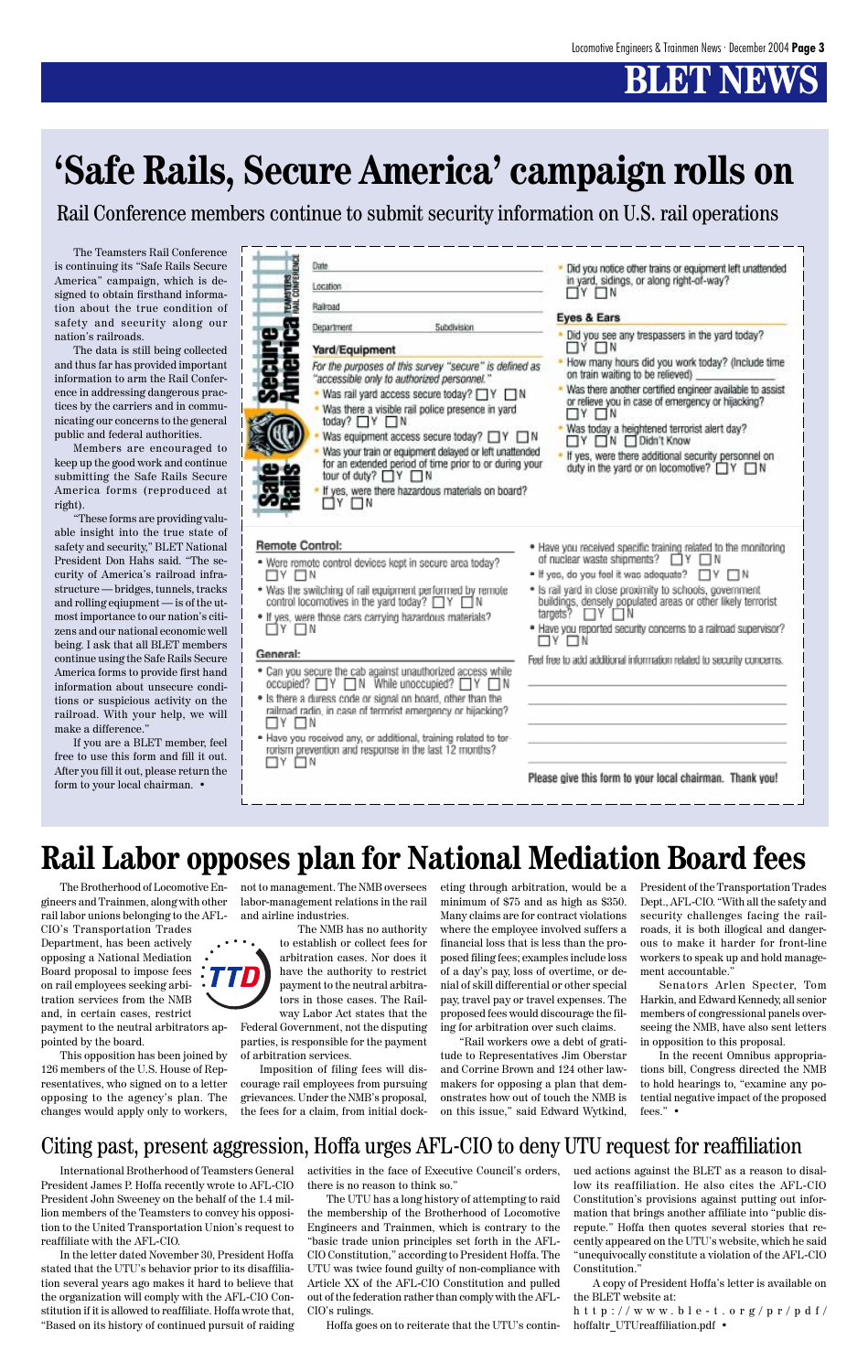# **BT NEWS**



Canadian Pacific Railway's Holiday Train, decorated with thousands of Christmas lights, runs in partnership with the Canadian Association of Food Banks (CAFB) and U.S. food collection agencies to raise donations and awareness for the issue of hunger. The Holiday Train program allows employees, customers and communities to come together to help people in need.

When legal proceedings begin in the BLET's lawsuit regarding "double dues" against the United Transportation Union (UTU) and the National Railway Labor Conference (NRLC), the UTU will be paying the legal fees of the Union Pacific Railroad.

And the Burlington Northern. The UTU will also pay the legal fees of CSX and Norfolk Southern.

Sound wacky?

It's true.

There's an indemnity clause in the November 1 Letter of Intent signed by the UTU and the carriers. By signing the Letter of Intent, the UTU leadership agreed to pay for all carrier legal fees that arise from any legal challenges to the Letter of Intent.

So even though the Union Pacific Railroad is the most powerful and wealthiest railroad corporation in America, its legal fees will be paid for by the dues of UTU members.

UTU members should question the type of leadership that would make such a deal with the devil. •

### UTU to pay carrier legal bills with dues money from memership

## **UTU to pay management's legal bills**

## **NEWS BRIEFS**

### KCS buys control of Mexican railroad

Kansas City Southern (KCS) has agreed to buy a controlling stake in Mexico's busiest

railroad in a deal  $\tilde{\mathbf{C}}$ ity $\bigcap$ worth at least \$550 million, ending a bitter legal dispute

with Mexican company TMM.

TMM said on Dec. 14 it was selling its 41 percent stake in railroad group TFM to KCS for \$200 million in cash, 18 million shares and a \$47 million twoyear promissory note.

A similar deal was first reached in 2003, but TMM backed out, sparking a legal battle between the companies.

The amended acquisition pact for TFM would help increase rail competition and give shippers moving goods between the United States and Mexico an alternative to trucks, the companies said. *(From Reuters)* •

The performance of the nation's railroad industry will follow U.S. manufacturing output higher in 2005, with the capacity and efficiency of the rail system still issues, according to Fitch Ratings.

The railroads will most likely return excess cash next year to shareholders, as they have in the past, rather than reduce debt load.

The report said coal volumes, which account for 21 percent of the revenue at the major Class 1 railroads Union Pacific, Burlington Northern Santa Fe, CSX Corp. and Norfolk Southern, would remain robust. That's because electric utilities' demand for coal will stay strong while prices for natural gas remain elevated. *(CBS MarketWatch)* •

#### Railroads to mirror 2005 U.S. output

#### Louisville seeks better yard security

Louisville Metro Mayor Jerry Abramson is calling on the federal government to tighten requirements for railroad facilities where especially hazardous chemicals are parked or stored.

Using a relatively simple method to fight a potentially deadly problem,

Union Pacific will plant hundreds of prickly rose bushes and barberries along its

North Line in Chicago to prevent trespassers from crossing its tracks.

Racing against Mother Nature's wintry wrath and a

year-end deadline to spend federal funds, Union Pacific crews will dig holes in Highland Park and Lake Forest for 300 bushes that will be put along stretches of track near the municipalities' high schools.

The \$6,500 in plantings are thanks to a federally funded pilot program that the Illinois Commerce Commission hopes will create an effective and aesthetically pleasing solution to a deadly problem: trains hitting pedestrians crossing the tracks.

While it appears to be a simple task, implementing it was no easy matter. Officials spent months consulting with botanists and railroad officials to pick the right shrub and the best places to plant them.

#### Rail trespassers to face sticky thicket

Ultimately, officials chose barberries and the white, pink and purple flowering rugosa rose bushes for their hardiness, height and most importantly, dense thorny branches that should be a menace to trespassers.

*(The Chicago Tribune)* •

Canadian National Railway and Union Pacific Railroad have reached an agreement to streamline their exchange of rail traffic at major gateways to reduce

rail congestion in Chicago. The two large railways said November 23 they will use three of each other's yards to direct rail traffic flows through the most efficient interchange locations, to improve transit times and save costs.

Rather than going through Chicago, the continent's largest rail hub, the two railways will exchange some of their traffic in Superior, Wis., Salem, Ill., and in Memphis, Tenn.

CN and Canadian Pacific Railway have also announced recent track and asset sharing agreements.

The new CN-UP routing protocol will be implemented over a three-month period.

*(The Canadian Press)* •

### CN, UP routing agreement avoids Chicago congestion

In a letter to U.S. Department of Transportation officials, the mayor also joined police and firefighters across the nation in opposing efforts to eliminate placards that identify hazardous materials inside railroad cars.

And Abramson said cars that contain toxic chemicals should not be allowed to park indefinitely in rail yards and spurs near industrial areas.

His comments were among those from dozens of individuals, groups and businesses that the Transportation Department recently made public in response to several potential changes in railroad security regulations. But the government has so far declined to release written comments from the railroad industry.

Rail security has been a point of contention for years among some Louisville residents who live near rail yards, but increasingly since the 2001 terrorist attacks.

The mayor wrote that the community's greatest risk from toxic chemicals is from "routine handling, transfer and storage of these materials" and not international terrorists.

*(From the Louisville Courier-Journal.)* •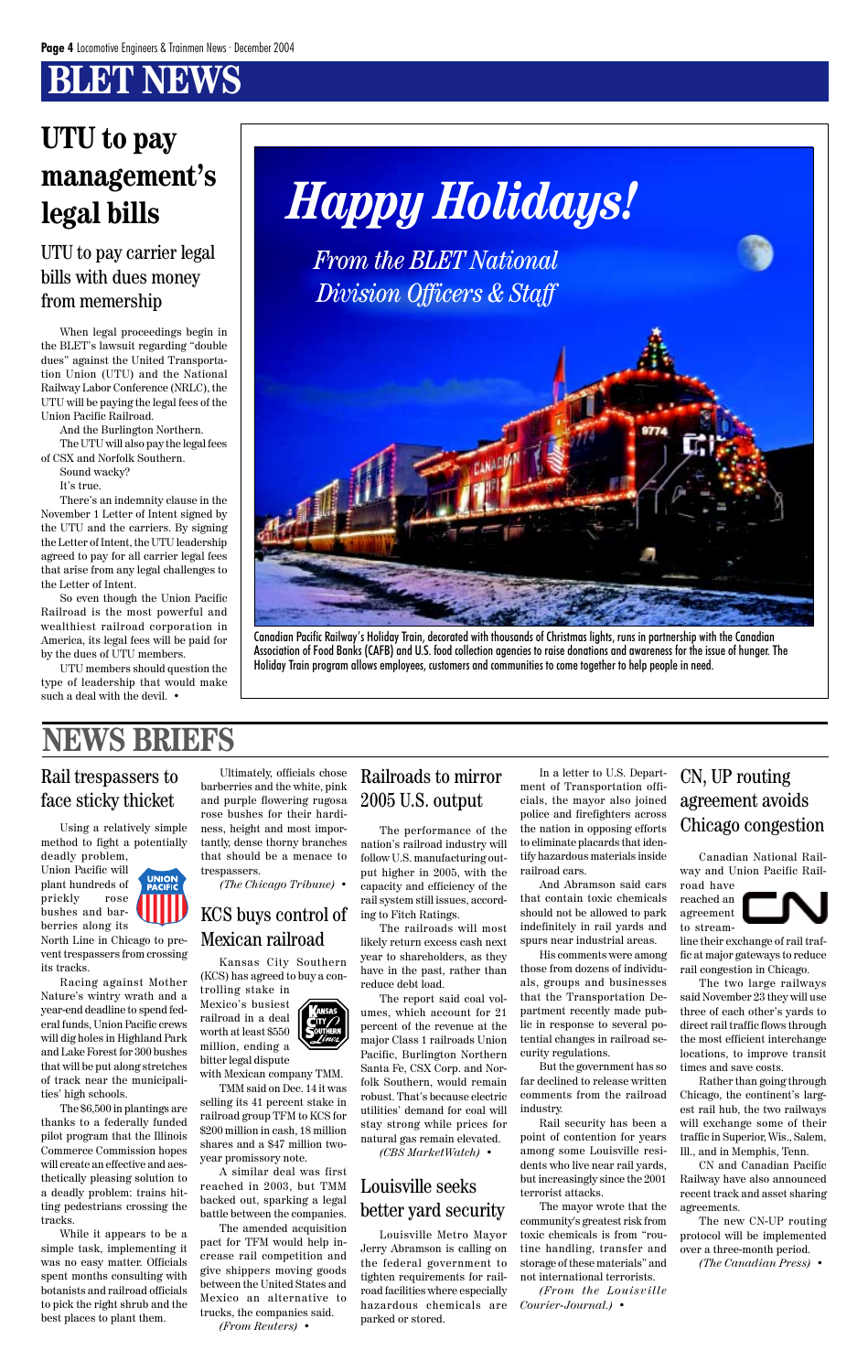# **BT NEW**

# **LIRR negotiations heat up BLET** to implement new

Hahs said. "I am confident that the BLET will prevail for doing what's right and looking out for the best interests of rail operating employees."



From Left: General Chairman Gil Gore (Union Pacific-Southern Region) and General Chairman Ray Wallace (Norfolk Southern-Southern Lines).



From left: General Chairmen Dennis Pierce (BNSF-MRL); Pat Williams (BNSF former AT&SF); M.D. Priester (CP Rail/U.S.); and Rick Gibbons (BNSF former St. Louis-Santa Fe).



From left: General Chairman Sam Parker (Kansas City Southern); General Chairman Bruce MacArthur (Union Pacific former C&NW); and General Chairman Tom Donnigan (Union Pacific-Western Region).



From Left: General Chairman Tony Smith (CSX-Eastern Lines) and Norfolk Southern-Southern Lines Second Vice-Chairman W.A. Thompson.

The BLET will be implementing a new dues collection and reporting system on January 1. The system is internet based and all Division Secretary-Treasurers are required to file their reports via the BLET website, www.ble-t.org .

As a result of the new reporting system, all divisions must be current, as of January 1, on their filings or payment of dues. If a division is delinquent, they will not be given access to their January status report until they have filed and the National Division has processed all of the delinquent reports.

If the reports are delinquent, the General Committee

elimination of entry rates and the twotier pay system; a certification allowance of \$25 per start or tour of duty worked for locomotive engineers; guaranteed extra boards; job security provisions; climate controls within locomotive cabs; and additional personal leave days and an improved sick leave plan.

The BLET National Division also provided a courtesy copy of the Section 6 Notices to the National Carriers Conference Committee, which bargains on behalf of Class 1 railroads Burlington Northern Santa Fe, CSX Transportation, Kansas City Southern and Union Pacific, in addition to numerous other non-Class 1 lines.

The Health & Welfare Notice covers the national vision plan, dental plan, medical plan, and other related items, and is usually handled jointly by all of rail labor under the CRLO.

It is expected that negotiations will

commence shortly after the beginning of the year. National negotiations will be handled by members of the BLET's Wage & Rules Committee, headed up by BLET National President Don Hahs.

The Rail Labor Bargaining Coalition is expected to submit its joint Section 6 Notices after the first of the year, on or around January 3, 2005. •

### Section 6 Notices

Continued from Page 1

### BLET seeks improved pay, working conditions in Section 6 Notices

Locomotive engineers on the Long Island Rail Road (LIRR), the largest commuter railroad in the United States, have overwhelmingly rejected management's latest contract proposal.

According to Bob Evers of the Brotherhood of Locomotive Engineers and Trainmen (BLET), the contract proposal is based on a previous agreement reached between management and its shop craft and clerical workers. But that contract does not address issues that are unique to locomotive engineers, Brother Evers said.

Evers, who is General Chairman of the LIRR engineers, also said management has refused to negotiate an hourly wage increase for engineers who operate new equipment, even though a similar increase was granted to track workers who belong to another union.

Finally, Evers said that part of management's proposal seeks to penalize union members who suffer on-the-job injuries and use sick days by forcing them to pay a financial penalty for losing time from work.

"Management's refusal to negotiate and its proposed behavioral modification policies have created a hostile work environment that deprives locomotive engineers of their dignity and respect in the work place," Evers said.

The BLET and management have entered into mediation and continued the negotiating process at meetings on December 7 and 8.

The LIRR locomotive engineers have worked without a contract for almost two years, Brother Evers noted. •

### Engineers reject management's latest contract proposal

# **dues collection system**

will hold all of the division's local dues until the current report is filed. Timely filing will affect a division's ability to pay their local bills.

Throughout October and November, National Division officers and staff have conducted numerous online demonstrations with Division Secretary-Treasurers as well as with General Committee Secretary-Treasurers. The demonstrations have been followed up by conference calls to help work out the bugs. The tests have been successful as the S-Ts and National Division continue working together to familiarize themselves with the new system. •

Internet based system set to start on Jan. 1

Unlike the BLET, the UTU is not affiliated with the AFL-CIO. The UTU has a history of conspiring with rail management to preserve the UTU enterprise rather than maximizing the earnings and safety of rail operating employees. •

### Double Dues

#### Continued from Page 1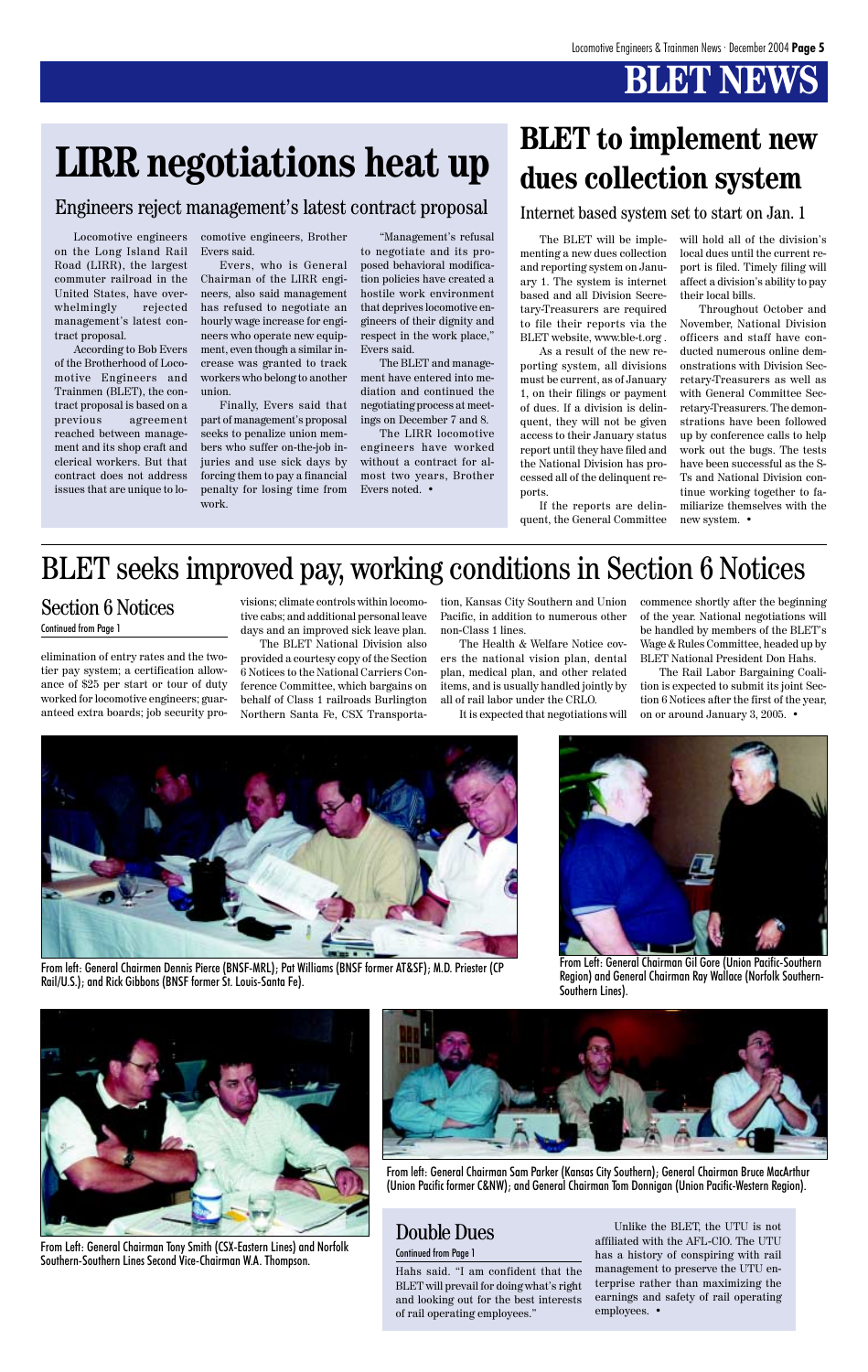## **BLET NEWS**

Railroad employees who are planning to retire should be aware of what steps to take and what documents are required when applying for an annuity from the Railroad Retirement Board. Being prepared can prevent needless delays and insure that payments from

the Board begin as soon as possible after retirement. The following questions and answers describe this Railroad Retirement Board application process and other related items that retiring employees should be aware of.

**1. How are railroad retirement annuity applications filed?**

Applications are filed through the Railroad Retirement Board's field offices. Applicants may file in person or by telephone and mail. Those filing in person may do so at any Board office or at one of the office's Customer OutReach Program (CORP) service locations. Applicants filing by telephone receive the same information and instructions that are provided to those filing in person; forms requiring signatures and other documents are then handled by mail.

The addresses and phone numbers of all the Board's field offices are available on the Board's Web site at www.rrb.gov or by calling the toll-free RRB Help Line at 1-800-808-0772. The RRB Help Line is an automated telephone service available 24 hours a day, 7 days a week. Most Board field offices are open to the public from 9:00 a.m. to 3:30 p.m., Monday through Friday, except on Federal holidays.

#### **2. Can an application be filed prior to a person's actual retirement date?**

The Board accepts annuity applications up to three months in advance of an annuity beginning date, which allows the Board to complete the processing of most new claims by a person's retirement date. However, applications for employee disability annuities cannot be filed until an employee is no longer in compensated railroad service. Compensated service includes the re-

ceipt of pay for time lost, some wage continuation payments, or any other employer compensation precluding the payment of railroad retirement benefits.

To expedite the filing process, applicants should contact the Board to schedule time for a pre-retirement consultation and also to confirm their eligibility and be advised as to the required documents. The consultation can be conducted in person, or by telephone, with a Board representative who will provide an annuity estimate, explain a retiree's benefit rights and responsibilities, and answer related questions.

Railroad employees can also get estimates of their future annuities over the Internet. Employees can access this service, called "Retirement Planner,"

by visiting the Board's Web site at www.rrb.gov and clicking on "Mainline Services" for directions on establishing an RRB Internet Services account.

**3. What are some of the documents required with an application?**

> • All applicants have to furnish proof of their age.

• All applicants should be prepared to furnish the notice of any social security benefit award or other social security claim determination.

• An employee may be required to submit infor-

mation regarding any other Federal, State or local government pension for which he or she also qualifies, as well as certain other payments not covered by railroad retirement or social security, such as from a non-profit organization or from a foreign government or a foreign employer.

• An employee or survivor filing for a disability annuity is required to submit supporting medical information from his or her treating physician, as well as any reports or records from recent hospitalizations. He or she may also be asked to go for one or more specialized medical examinations. If an employee disability applicant is receiving workers' compensation or public disability benefits, notice of the amount and beginning date of such payments must be submitted.

• An employee will have to furnish proof of any military service claimed.

• A spouse, divorced spouse or widow(er) applying for a railroad retirement annuity must furnish proof of marriage to the employee. A divorced spouse must furnish proof of marriage and divorce from the employee, as well as proof that any subsequent marriages have terminated.

• A spouse, divorced spouse or survivor also qualified to receive a public service pension must submit information regarding that pension.

• All applicants have to provide banking information necessary for the Direct Deposit of their benefit payments.

A booklet, "Furnishing Evidence to

Support Your Claim" (Form RB-3), gives detailed information as to the types of proofs that are required when filing for an annuity, as well as sources from which these documents can be obtained. The booklet is available free of charge at any Board office or on the Board's Web site.

#### **4. Can proofs be filed in advance of retirement?**

Railroad employees are encouraged to file proofs of their correct birth date and their military service well in advance of retirement. The information will be recorded and stored electronically until they actually retire. This will expedite the annuity application process and avoid any delays resulting from inadequate proofs.

If employees do not have an official

record of their birth or military service, their local Railroad Retirement Board office will explain how to get acceptable evidence. All evidence brought or mailed to a Board office will be handled carefully and returned promptly.

#### **5. What is the retroactivity of a railroad retirement application?**

The retroactivity of a railroad retirement annuity application is limited to one year for disability annuities and six months for full age annuities. Reduced age annuities to those ages 60- 61 with 30 years of service and their spouses can also have up to six months' retroactivity; there is no retroactivity for reduced age annuities to those employees under full retirement age with less than 30 years of service.

The maximum retroactivity for widow(er)s ages 60-61 is six months if it does not increase the age reduction (this does not apply to surviving divorced spouses or remarried widow(er)s). Otherwise, there is generally no retroactivity for reduced age widow(er)s' annuities.

**6. Are retiring railroad employees required to relinquish their rights to their railroad jobs?**

An employee annuity based on age cannot be paid until the employee stops railroad employment and gives up any rights to return to work for a railroad employer. While an annuity based on disability is not paid until an employee has stopped working for a railroad, employment rights need not be relinquished until the employee attains full retirement age. However, in order for a supplemental annuity to be paid by the Board, or for an eligible spouse to begin receiving annuity payments, a disabled annuitant under full retirement age must relinquish employment rights. And, regardless of age and/or earnings, no railroad retirement annuity is payable for any month in which a retired or disabled employee annuitant, a spouse annuitant or a survivor annuitant works for a railroad employer.

Railroad retirement annuitants may work in nonrailroad employment, but benefits may be reduced if a beneficiary under full retirement age works after retirement and earnings exceed annual exempt amounts. Additional earnings deductions are assessed if a retired or disabled employee annuitant, or a spouse annuitant,

# **Applying for a Railroad Retirement Annuity**

Most railroad retirement annuities, like social security benefits, are scheduled to increase in January 2005 on the basis of the rise in the Consumer Price Index (CPI) during the 12 months preceding October 2004.

Cost-of-living increases are calculated in both the tier I and tier II benefits included in a railroad retirement annuity. Tier I benefits, like social security benefits, will increase by 2.7 percent, which is the percentage of the CPI rise. Tier II benefits will increase by 0.9 percent, which is 32.5 percent of the CPI rise. The vested dual benefit payments and supplemental annuities also paid by the Railroad Retirement Board are not adjusted for the CPI rise. In January 2005, the average regular railroad retirement employee annuity will increase \$35 a month to \$1,692 and the average of combined benefits for an employee and spouse will increase \$48 a month to \$2,390. For those aged widow(er)s eligible for an increase, the average annuity will increase \$21 a month to \$884. However, widow(er)s whose annuities are being paid under the Railroad Retirement and Survivors' Improvement Act of 2001 are not receiving annual cost-of-living adjustments until their annuity amount is exceeded by the amount that would have been paid under prior law,

counting all interim cost-of-living increases otherwise payable. Almost 33 percent of the widow(er)s on the Board's rolls are being paid under the 2001 law.

If a railroad retirement or survivor annuitant also receives a social security or other government benefit, such as a public service pension or another railroad retirement annuity, the increased tier I benefit is reduced by the increased government benefit. However, tier II costof-living increases are not reduced by increases in other government benefits. If a widow(er) whose annuity is being paid under the new law is also entitled to an increased government benefit, her or his annuity may decrease. However, the total amount of the combined railroad retirement widow(er)'s annuity and other government benefits will not be less than the total payable before the cost-of-living increase and before increased Medicare premium deductions. For those beneficiaries covered by Medicare, the basic Part B premium generally deducted from monthly benefits increases from \$66.60 to \$78.20 in 2005. In late December the Railroad Retirement Board will mail notices to all annuitants providing a breakdown of the annuity rates payable to them in January 2005. •



#### Railroad Retirement benefit increases announced

# **COLA increases in 2005**

See Applying for Annuities, Page 7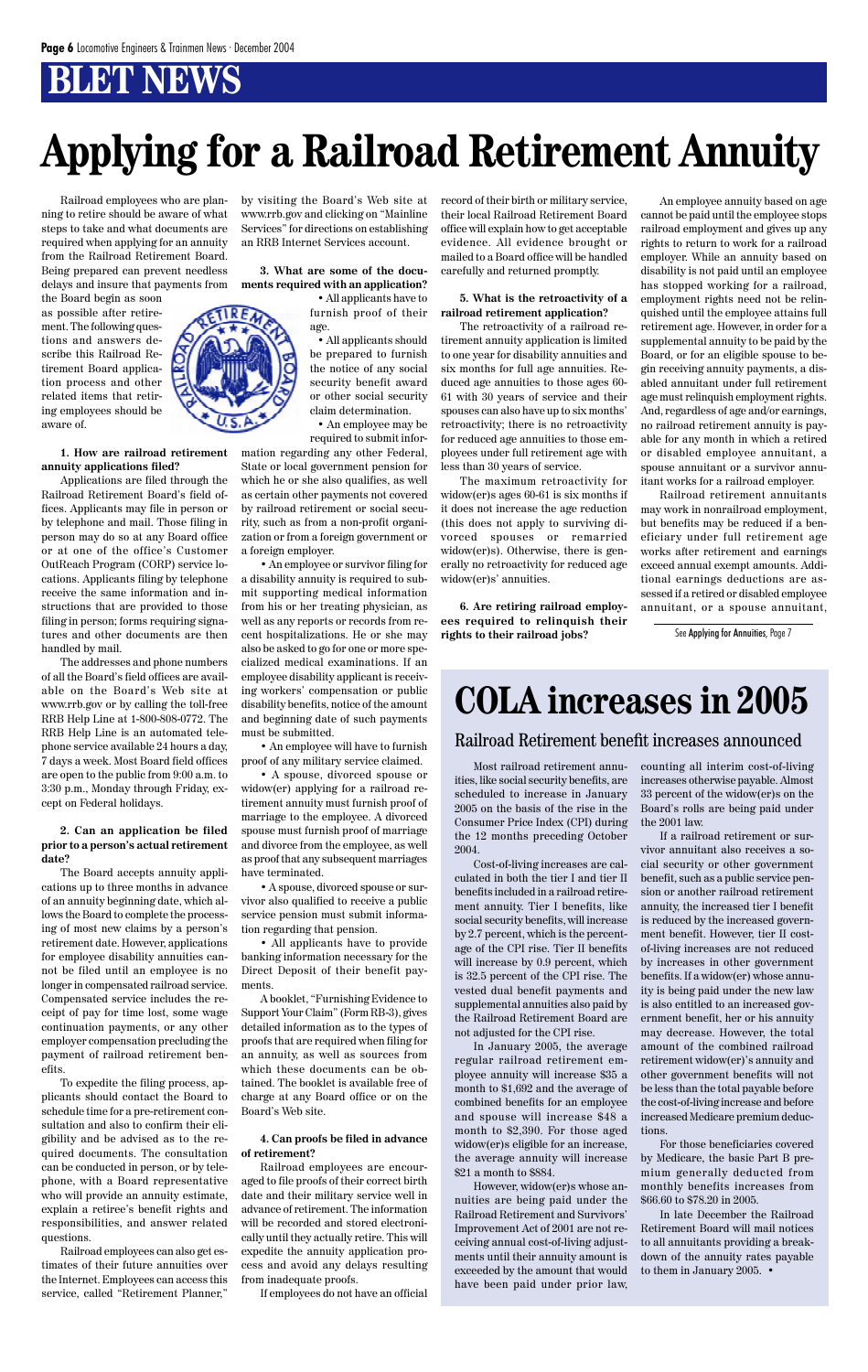# **BLET NEWS**

works for his or her last pre-retirement nonrailroad employer, regardless of age or the level of earnings.

Special restrictions also apply to any earnings by disabled employees.

#### **7. How soon after filing can an applicant expect payment?**

Under the Board's Customer Service Plan, persons who filed for their railroad retirement employee or spouse annuity in advance will receive their first payment, or a decision, within 35 days of the beginning date of their annuity. Persons who did not file in advance will receive their first payment, or a decision, within 65 days of the date they filed their application. Those who filed for a railroad retirement survivor annuity or lump-sum benefit will receive their first payment, or a decision, within 65 days of the date they filed their application, or became entitled to benefits, if later. Widows or widow(er)s who are already receiving a spouse annuity will receive their first payment, or a decision, within 35 days of the date the Board receives notice of the employee's death. For disability annuities, no payment can be made until all medical evidence has been evaluated. Consequently, an annuity based on disability takes longer to process than an annuity based on age and service. And, a waiting period of five months is required after the onset of disability before disability annuity payments can begin. In any case, persons who filed for a railroad retirement disability annuity will receive a decision on their claim within 105 days from the date they filed their application. If they are entitled to disability benefits, they will receive their first payment within 25 days of the date of that decision, or earliest payment date, whichever is later.

# Continued from Page 6 **2005 tax rates announced**

Of course, claims for some benefits may take longer to handle than others

Those railroad retirement annuitants subject to earnings restrictions can earn more in 2005 without having their benefits reduced, as a result of increases in earnings limits indexed to average national wage increases.

Like social security benefits, some railroad retirement benefit payments are subject to deductions if an annuitant's earnings exceed certain exempt amounts. These earnings restrictions apply to those who have not attained full social security retirement age, which ranges from age 65 for those born before 1938 to age 67 for those born in 1960 or later.

For those under full retirement age throughout 2005, the exempt earnings amount rises to \$12,000 from \$11,640 in 2004. For beneficiaries born in 1940 and attaining full retirement age in 2005 (age 65 and 6 months), the exempt earnings amount, for the months before the month full retirement age is attained, rises to \$31,800 in 2005 from \$31,080 in 2004.

# **Retirees can earn more next year**

For those under full retirement age, the earnings deduction is \$1 in benefits for every \$2 of earnings over the exempt amount. For those attaining full retirement age in 2005, the deduction is \$1 for every \$3 of earnings over the exempt amount in the months before the month full retirement age is attained.

When applicable, these earnings deductions are assessed on the tier I and vested dual benefit portions of railroad retirement employee and spouse annuities, and the tier I, tier II, and vested dual benefit portions of survivor benefits.

All earnings received for services rendered, plus any net earnings from self-employment, are considered when assessing deductions for earnings. Interest, dividends, certain rental income or income from stocks, bonds, or other investments are not considered earnings for this purpose.

Retired employees and spouses, regardless of age, who work for their last pre-retirement nonrailroad employer are also subject to an additional earnings deduction, in their tier II and supplemental benefits, of \$1 for every \$2 in earnings up to a maximum reduction of 50 percent. This earnings restriction does not change from year to year and does not allow for an exempt amount.

A spouse benefit is subject to reduction not only for the spouse's earnings, but also for the earnings of the employee, regardless of whether the earnings are from service for the last pre-retirement nonrailroad employer or other post-retirement employment.

Special work restrictions applicable to disability annuitants do not change in 2005.

Regardless of age and/or earnings, no railroad retirement annuity is payable for any month in which an annuitant (retired employee, spouse or survivor) works for a railroad employer or railroad union. •

The amounts of compensation subject to railroad retirement tier I and tier II payroll taxes will increase in 2005. However, the tier I tax rate on employees and employers remains unchanged. Under the Railroad Retirement and Survivors' Improvement Act of 2001, tier II tax rates are now determined annually by an average account benefits ratio. Based on this ratio, the tier II tax rate on both employees and employers will decrease in 2005. Railroad unemployment insurance tax rates paid by employers will continue to include a 1.5 percent surcharge in 2005.

**Tier I and Medicare Tax** — The railroad retirement tier I payroll tax rate on covered rail employees and employers for the year 2005 remains at 7.65 percent. The railroad retirement tier I tax rate is the same as the social security tax, and for withholding and reporting purposes is divided into 6.20 percent for retirement and 1.45 percent for Medicare hospital insurance. The maximum amount of an employee's earnings subject to the 6.20 percent rate will increase to \$90,000 in 2005 from \$87,900 in 2004, but there is no maximum on earnings subject to the 1.45 percent Medicare rate. The increase in the amount of earnings subject to railroad retirement and social security taxes is based on indexing to increases in average national wages.

**Tier II Tax** — The railroad retirement tier II tax rate on employees will decrease by 0.5 percent, from 4.9 percent to 4.4 percent in 2005, and the rate on employers will also decrease by 0.5 percent, from 13.1 percent to 12.6 percent. The maximum amount of earnings subject to railroad retirement tier II taxes, however, will increase to \$66,900 in 2005 from \$65,100 in 2004. Tier II tax rates under the 2001 Railroad Retirement and Survivors' Improvement Act are based on an average account benefits ratio reflecting railroad retirement fund levels. Depending on this ratio, the tier II tax rate for employers can range between 8.2 percent and 22.1 percent, while the tier II rate for employees can be between 0

percent and 4.9 percent.

**Unemployment Insurance Tax** — Employers, but not employees, also pay railroad unemployment insurance taxes, which are experience-rated by employer. The basic tax rates range from a minimum of 0.65 percent to a maximum of 12 percent on monthly earnings up to \$1,150 in 2005, up from \$1,130 in 2004. However, the Railroad

Unemployment Insurance Act also provides for a surcharge in the event the Railroad Unemployment Insurance Account balance falls below an indexed threshold amount, and such a surcharge of 1.5 percent applied in 2004.

Since the accrual balance of the Railroad Unemployment Insurance Account was \$98.6 million on June 30, 2004, which was less than the indexed threshold of \$112.9 million, a surcharge of 1.5 percent will again be added to the basic tax rates in 2005, but will not increase the maximum 12 percent rate.

The unemployment insurance tax rates on railroad employers in 2005 therefore will range from 2.15 percent (the minimum basic rate of 0.65 percent plus the 1.5 percent surcharge) to a maximum of 12 percent on monthly compensation up to \$1,150.

The 1.5 percent surcharge will not apply to new employers in 2005, and new employers will initially pay a tax rate of 3.43 percent, which represents the average rate paid by all employers in the period 2001-2003.

For 77 percent of covered employers, the unemployment insurance rate assessed will be 2.15 percent in 2005.

### Year 2005 Railroad Retirement, unemployment insurance taxes

### Applying for Annuities

if they are more complex, or if information from other people or organizations is needed. If this happens, the Board will provide an explanation and an estimate of the time required to make a decision.

**8. How are railroad retirement payments made?**

Persons applying for railroad retirement benefits will be automatically enrolled in the U.S. Treasury's Direct Deposit Program, which electronically

transfers Federal payments into individuals' checking or savings accounts. Direct Deposit waivers are, however, available to individuals who determine that Direct Deposit would cause a hardship, and to individuals without bank accounts. •

### Railroad Retirement Board changes allow retirees to avoid reduced benefits for extra income